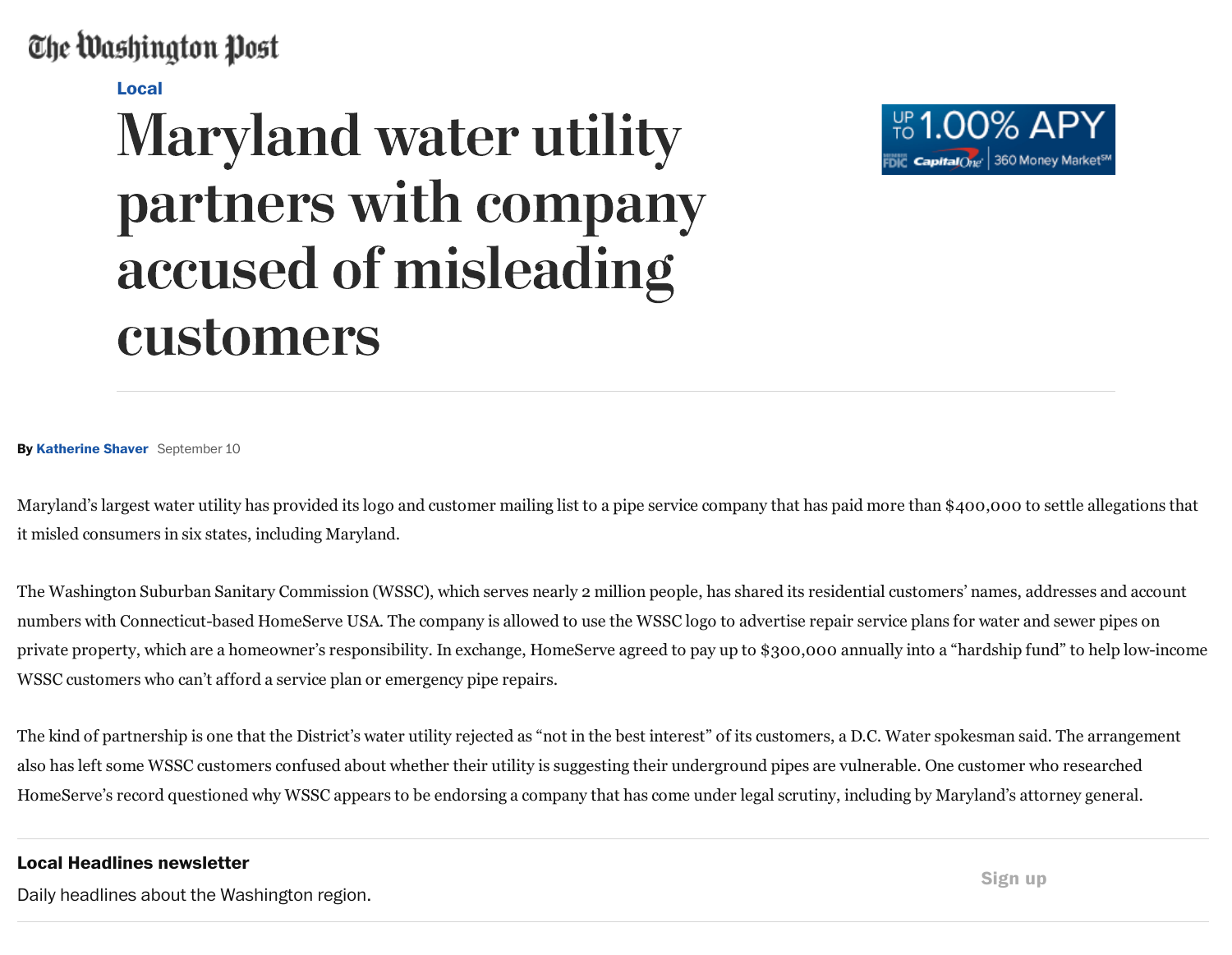In 2015, HomeServe paid \$115,000 to Maryland's Consumer Protection Division after Attorney General Brian E. Frosh (D) said residents were "tricked" into signing up for a HomeServe plan "they might not have needed." HomeServe's marketing materials appeared to be from a consumers' utility or local government — before the company began establishing any partnerships in Maryland, the attorney general's office said in announcing the settlement.

Frosh said consumers also complained that HomeServe had illegally required them to release it from liability for damage caused during repairs, had provided only 11 months of coverage under its "annual" service plan, and had said "any" or "all" pipe problems would be covered, even though plans contained numerous exclusions.

Between 2010 and 2015, HomeServe also signed agreements with attorneys general or state officials in New York, Kentucky, Ohio, Massachusetts and Georgia. All came amid investigations into the firm's marketing materials, among other complaints. HomeServe did not agree with any allegations and there were no findings of wrongdoing, a company spokesman said. He said the firm has changed the marketing materials that drew scrutiny in 2010.

HomeServe also agreed last year to a \$3 million settlement in a class-action lawsuit filed by customers in New Jersey who alleged that they were sold service plans that they later learned didn't cover their apartment or condo buildings.

Eliot Applestein, a North Bethesda resident, said he discovered the complaints against HomeServe while researching the company online. He said the firm's letter, which had the WSSC logo on the envelope and letterhead, suggested he needed a service plan, even though experts he found online said such pipe breaks are relatively infrequent.

"The question is why is WSSC promoting this?" Applestein said. "It comes off as a little bit unsavory."

Larry Kravitz, one of Applestein's neighbors, said he thought the company's mailing was "deceptive" because the WSSC logo initially made it look like it was from the utility. He said he's heard of one home water line breaking in his neighborhood.

HomeServe's letter, he said, "led me to believe there were imminent problems and I'd need their services. . . . I was surprised WSSC would let themselves be used in this way."

WSSC spokesman Jim Neustadt said WSSC can't tell consumers how frequently pipes leak or break on private property because many are fixed by a plumber without the utility knowing.

Neustadt said WSSC wanted to give residents in Montgomery and Prince George's counties the option of buying a HomeServe plan because many are surprised to learn that the utility doesn't cover leaks or breaks between their home and the public property line. Moreover, he said, most homeowner insurance policies don't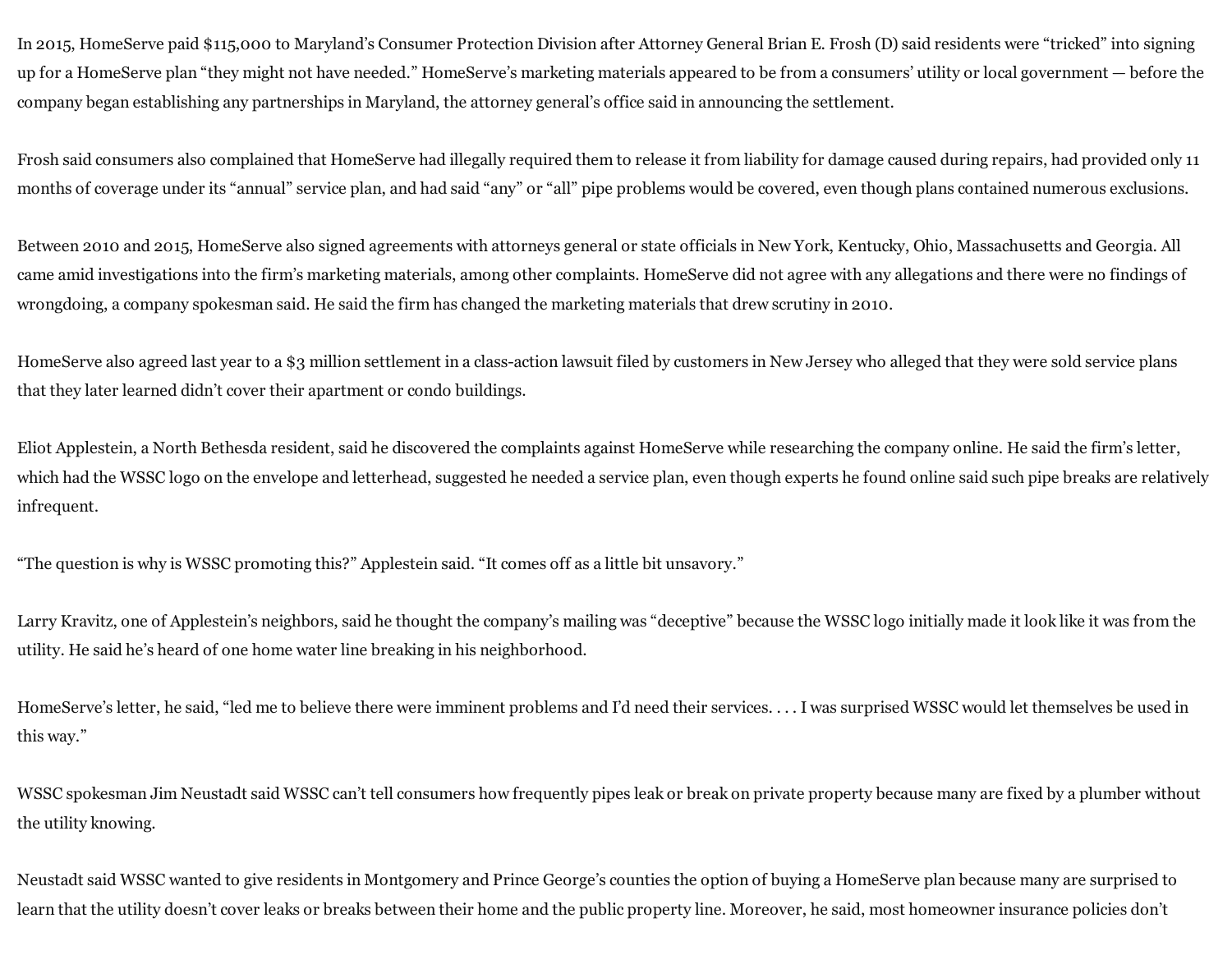cover exterior water and sewer lines.

Neustadt stressed that buying a service plan is optional and that the utility is trying to help customers, particularly those in older homes, who want to protect themselves against potentially expensive plumbing bills. He said WSSC negotiated lessexpensive plan rates than HomeServe normally charges and that the "hardship fund" HomeServe will pay into is part of the utility's efforts to help low-income customers.

The pipe service plans are available only for residential customers in single-family homes or townhomes, not apartment or condo buildings. Businesses also aren't eligible.

"It's all very above-board, and we've gotten relatively few complaints," Neustadt said. "We felt our customers ought to have the benefit of knowing about this. They can turn it down if they don't want it."

The company offers a \$3.99 monthly plan under which it will send a licensed plumber to fix leaks or breaks in a water line at no additional cost. A HomeServe spokesman said water pipes average about \$450 to fix and \$2,500 to replace.

Though other companies also sell pipe service plans, Neustadt said WSSC didn't put HomeServe's two-year contract out for bid because the Baltimore Department of Public Works had recently vetted the firm during its bid process before awarding it a similar contract. Baltimore officials also told WSSC that they'd been happy with HomeServe for the past two years, Neustadt said.

He said the WSSC contract includes the 12-page "assurance of discontinuance" that HomeServe signed with the Maryland Attorney General's Office.

"Ithink you have to look at what they've been doing recently and what they've been doing in Baltimore," Neustadt said. "We feel confident there's enough protection built into our contract that it's a good deal for our customers."

HomeServe spokesman Myles Meehan said HomeServe USA, a subsidiary of the British company HomeServe, has partnership agreements with 400 U.S. utilities and municipalities. He said 16,000 WSSC households have signed up for service plans since the first mailings began arriving in early August.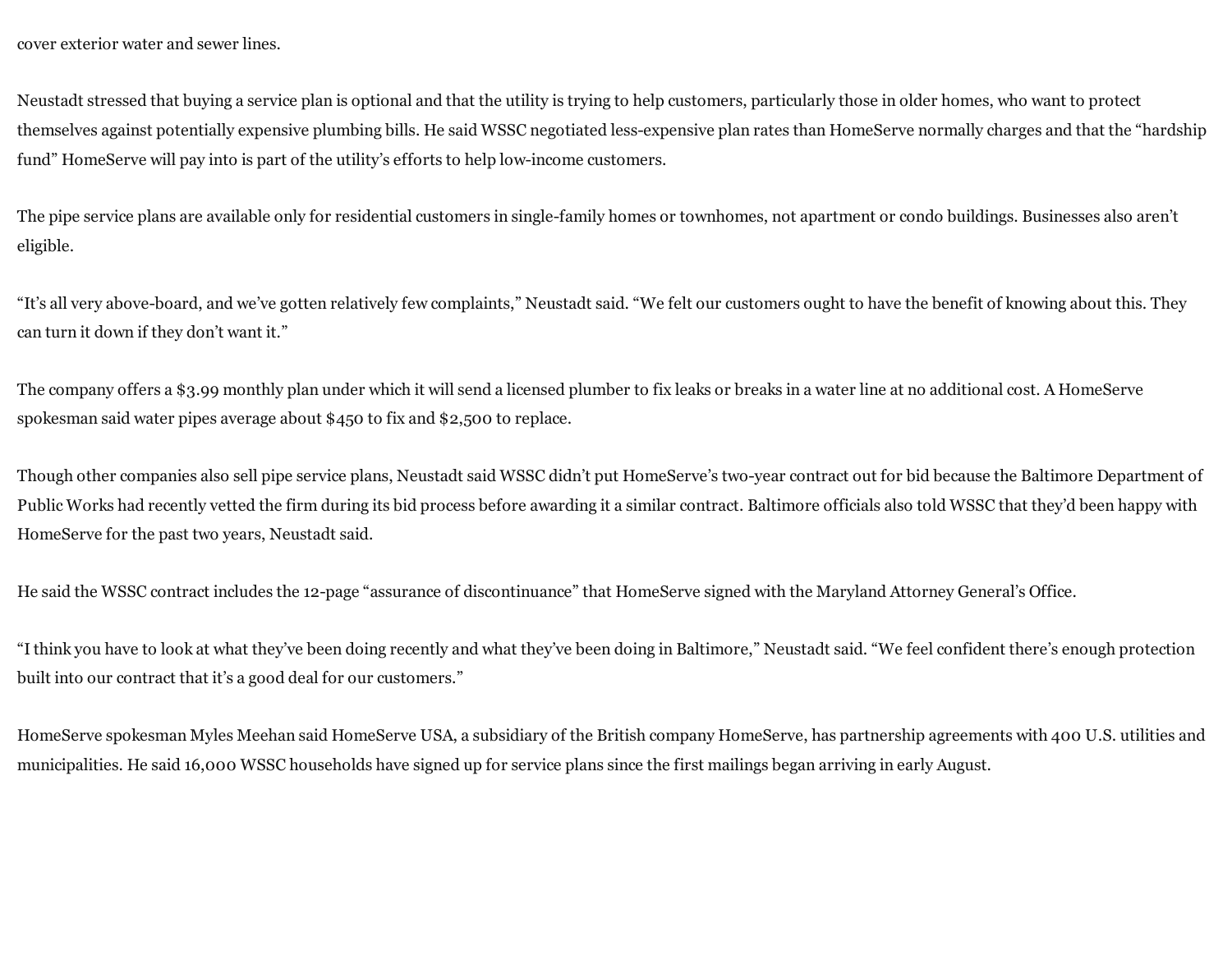The company agreed to the six state legal settlements, he said, "to close out the matter and put things behind us." HomeServe delivers "excellent service" while "maintaining ethical business practices," he said.

"There is no scare tactic in here," Meehan said of the letter. "It clearly describes the service we're offering, who we are and what our relationship is to WSSC."

Jeff Raymond, spokesman for the Baltimore Department of Public Works, said the city has had "a handful" of complaints out of the 7,300 requests for HomeServe repair services since the city partnership started in 2014. Most were about repairs taking too long, he said. About 28,000 of the 180,000 Baltimore households eligible for HomeServe plans have them.

Raymond said the city wanted to offer residents a service plan option because so many have older homes, including some with pipes dating back more than a century. He said he paid a plumber \$4,000 for a new water line for his townhouse before the city partnered with HomeServe.

"By and large, we're quite pleased with the way our HomeServe agreement has worked out," Raymond said. "I'd encourage people to take a look at it. Ithink it's a fair price and, as someone who's had work done, it's a little bit for a lot of peace of mind."

But John Lisle, spokesman for D.C. Water, said the utility has rejected similar partnerships proposed by companies.

"After careful deliberation, we decided adopting a third-party service line warranty program was not in the best interests of our customers," Lisle said.

He declined to elaborate, but said factors in that decision included "the amount of anticipated revenue for D.C. Water, the cost to our customers, and the potential risk to our brand and relationship with our ratepayers."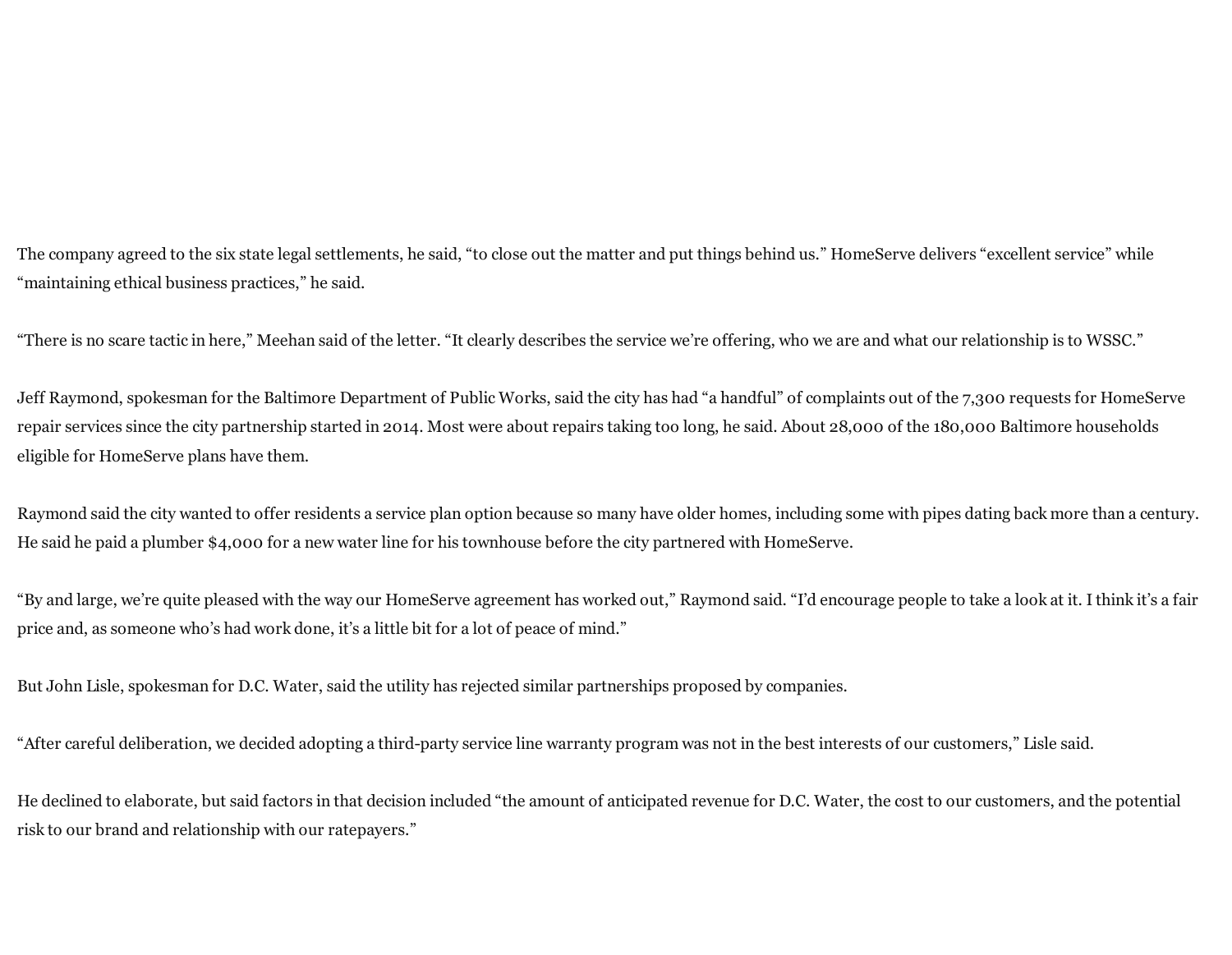Questions about the HomeServe mailing prompted the Montgomery County Office of Consumer Protection and Chevy Chase Village to post announcements on their websites saying the company's arrangement with WSSC was valid.

Eric Friedman, director of Montgomery's Office of Consumer Protection, said his office reminds people that they can consider other repair plan companies and that they should read the agreements carefully for exclusions.

"We don't want consumers to be misled into thinking this letter is coming from WSSC or that it will affect their water service," Friedman said. "It's a little tricky because WSSC's logo is on the letter. . . . There's inherently the potential for some consumers to misunderstand or to at least have questions."

When weighing whether to buy a service plan, officials for WSSC and other utilities advise homeowners to consider the age of their home, its distance to the public property line and whether neighbors have had pipe problems. Residents also should first check whether their homeowner insurance company offers a special rider for exterior pipes, they said.

Bob Hunter, director of insurance issues for the Consumer Federation of America, cautioned that service plan companies aren't regulated as insurance firms are, leaving consumers fewer options if they and the company have a disagreement.

Hunter, a former Texas insurance commissioner, called repair plans for exterior water and sewer pipes "a classic example of junk insurance." He said insurance is intended to protect policyholders from "true catastrophes," not plumber bills.